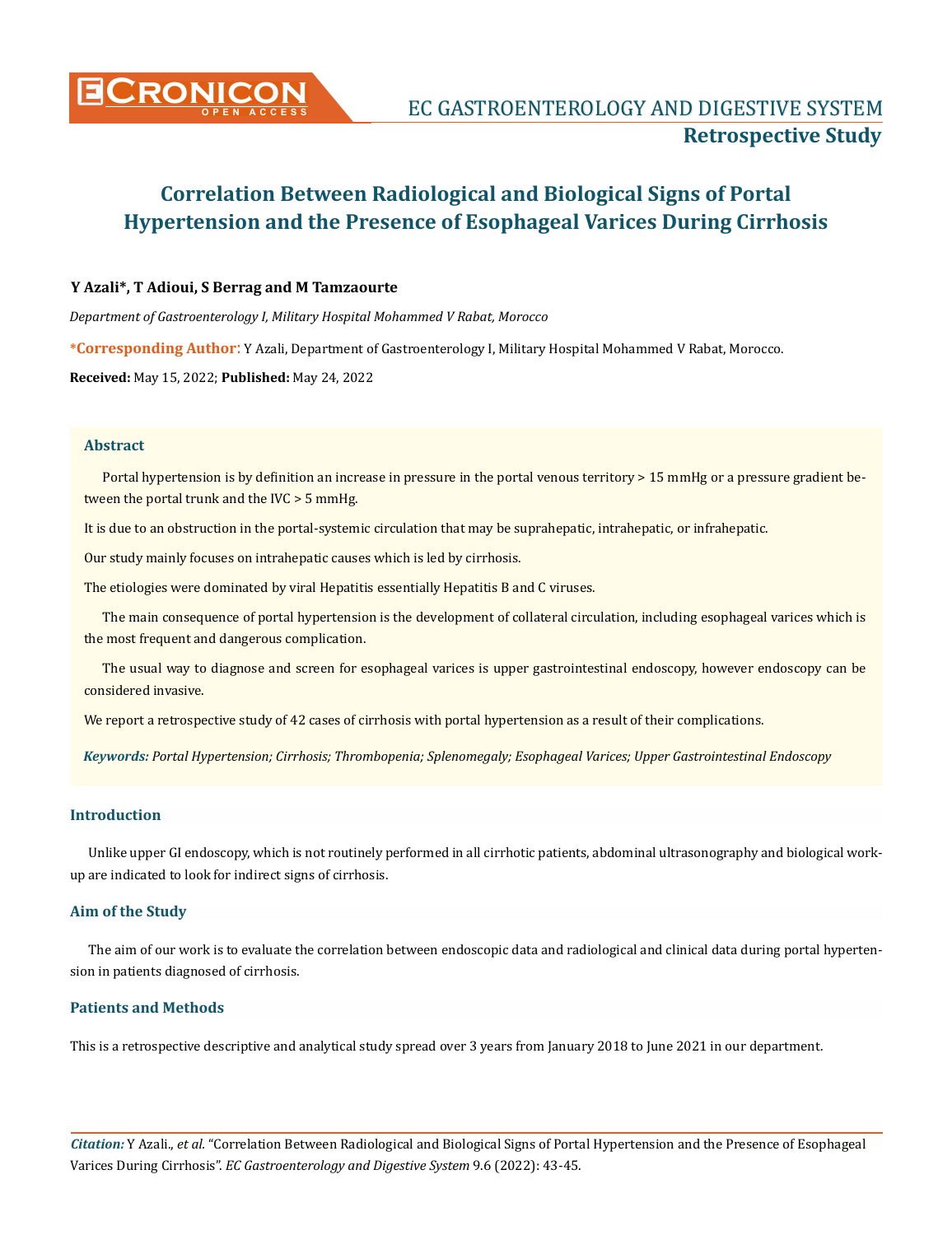# **Correlation Between Radiological and Biological Signs of Portal Hypertension and the Presence of Esophageal Varices During Cirrhosis**

44

We collected all patients with cirrhosis diagnosed with clinical, biological and radiological criteria and we recorded and processed the data on SPSS software to look for the correlation between radiological and biological signs of portal hypertension and the presence of esophageal varices during cirrhosis.

## **Results**

Among the 42 patients collected.

The mean age was 62.9  $\pm$  14.7 [31 - 87] years. The sex ratio was M/F was 2 (14 women and 28 men). Cirrhosis was classified as Child C in 19 (45.2%) patients, Child B in 15 (35.7%) patients, Child A in 8 (19%) patients. The etiologies were dominated by viral hepatitis B [9 (21.7%) cases] and viral hepatitis C [9 (21.7%) cases] thrombocytopenia (< 150000) was present in 39 patients (92.3%) of cases.

Oeso-Gastro-Duodenal endoscopy was performed in all patients, showing esophageal varices in 90.5% of cases. Abdominal ultrasound revealed splenomegaly in 26 (63.4%) cases. A dilated portal trunk (> 12 mm) in 22 (52.4%) of cases.

The analytical study showed a significant correlation between the dilation of the portal trunk and the presence of esophageal varices (p = 0.04). Similarly, there was a correlation between the presence of thrombocytopenia and the presence of esophageal varices (p < 0.001).

On the other hand, the presence of splenomegaly was not significantly correlated with the occurrence of VO.

#### **Discussion**

The main consequence of portal hypertension is the development of collateral circulation, including esophageal varices which is the most frequent and dangerous complication.

The usual way to diagnose and screen for esophageal varices is upper gastrointestinal endoscopy, however endoscopy can be considered invasive. In recent years in cirrhosis, the main objective is the non-invasive diagnosis of fibrosis or cirrhosis, which can be obtained by a combination of clinical signs, biochemical data.

Several studies agree with our results, including a meta-analysis performed in Japan by Shibata., *et al*. [1] and a study performed in India by Manatsathit., *et al*. [2] with a sensitivity and specificity of prediction of esophageal varices respectively of (61.5% and 89%) and (87.88% and 88.89%).

A study performed in the United States showed a positive predictive value of VO a (0.797; 95% CI: 0.774-0.820) by Lee., *et al* [3].

Another meta-analysis including 49 studies was done by Chen., *et al*. [4] who reported that the sensitivity of PSR for all varicose veins was 84% and for high-risk varicose veins 78%.

A low platelet count is the most common laboratory indicator of portal hypertension, splenomegaly is also a sensitive but nonspecific sign of portal hypertension.

#### **Conclusion**

In our study, the radiological sign correlated with the presence of esophageal varices was dilatation of the portal trunk and the biological sign was thrombopenia. However, splenomegaly was not correlated with the presence of esophageal varices.

*Citation:* Y Azali., *et al.* "Correlation Between Radiological and Biological Signs of Portal Hypertension and the Presence of Esophageal Varices During Cirrhosis". *EC Gastroenterology and Digestive System* 9.6 (2022): 43-45.